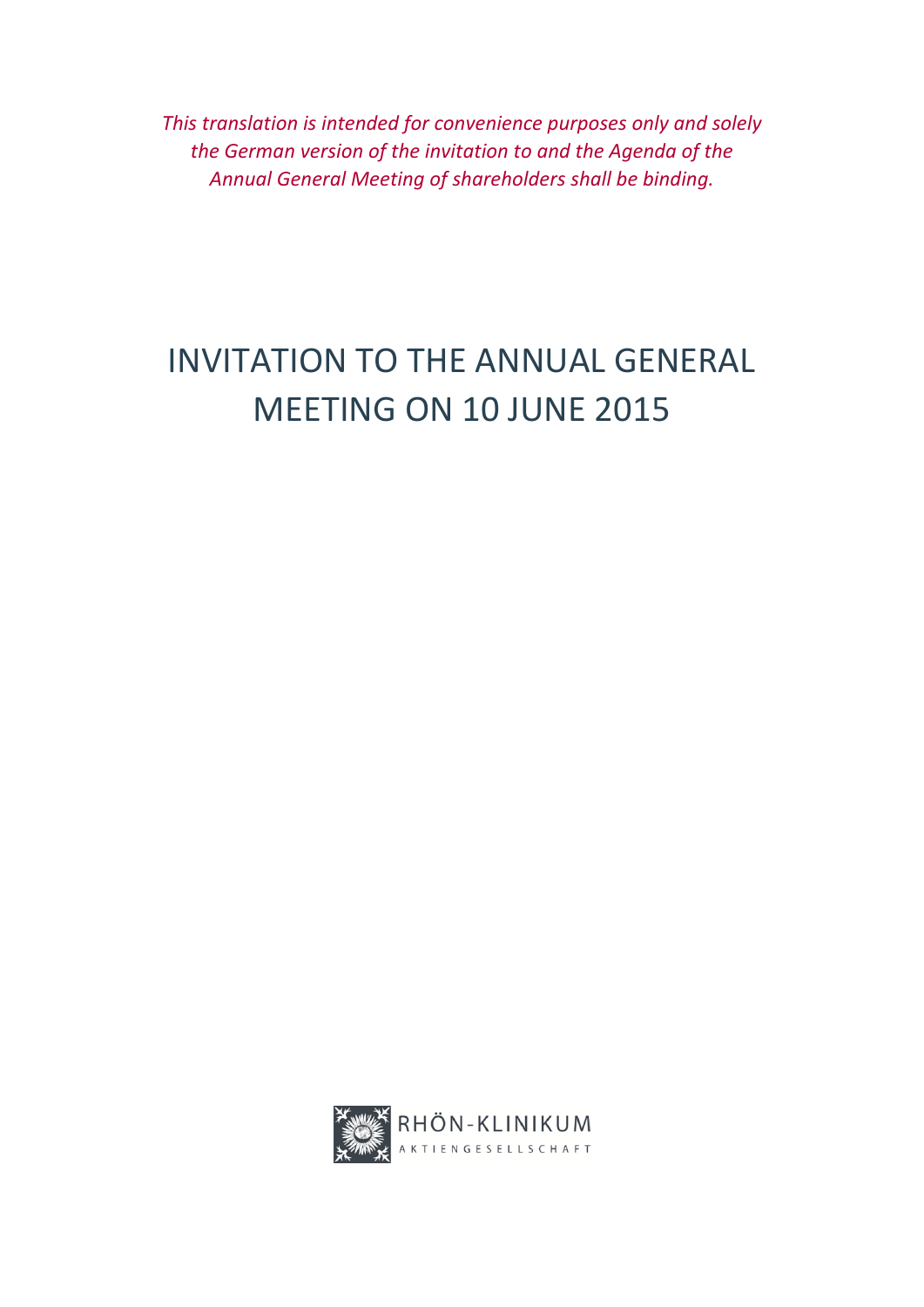**RHÖN‐KLINIKUM AG Salzburger Leite 1 97616 Bad Neustadt a.d.Saale, Germany**

ISIN DE0007042301 WKN 704230

We hereby invite our shareholders to attend the Company's

## **Annual General Meeting of RHÖN‐KLINIKUM Aktiengesellschaft**

which will be held on

**Wednesday, 10 June 2015, at 10.00 a.m.**

at the Jahrhunderthalle Frankfurt, Pfaffenwiese 301, 65929 Frankfurt am Main, Germany.

# AGENDA

1 Presentation of the approved Annual Financial Statements and the Consolidated Financial Statements for the year ended 31 December 2014, as well as the Management Reports on the situation of the Company and of the Group for financial year 2014 (including the notes on the disclosures pursuant to sections 289 (4) and (5), 315 (4) of the German Commercial Code (Handelsgesetzbuch, HGB), respectively, for financial year 2014) and the Report of the Supervisory Board for financial year 2014

The shareholders may inspect the aforementioned documents as well as the dividend proposal of the Board of Management from the date of convening the Annual General Meeting on the Company's premises in 97616 Bad Neustadt a.d.Saale, Salzburger Leite 1. On request, every shareholder will be provided with a copy of these documents without delay and at no charge. The documents will also be displayed for inspection at the Annual General Meeting and are made available on the Internet homepage of the Company at http://www.rhoen-klinikum-ag.com/hv from the date of convening of the Annual General Meeting.

The aforementioned documents shall be made available at the Annual General Meeting. They will be explained by the Board of Management and – as regards the Report of the Supervisory Board – by the chairman of the Supervisory Board in the course of the Annual General Meeting. In accordance with the relevant statutory provisions, no resolution on this Agenda Item will be passed. The Supervisory Board has approved the Annual Financial Statements prepared by the Board of Management and the Consolidated Financial Statements on 16 April 2015. The Annual Financial Statements are thus adopted.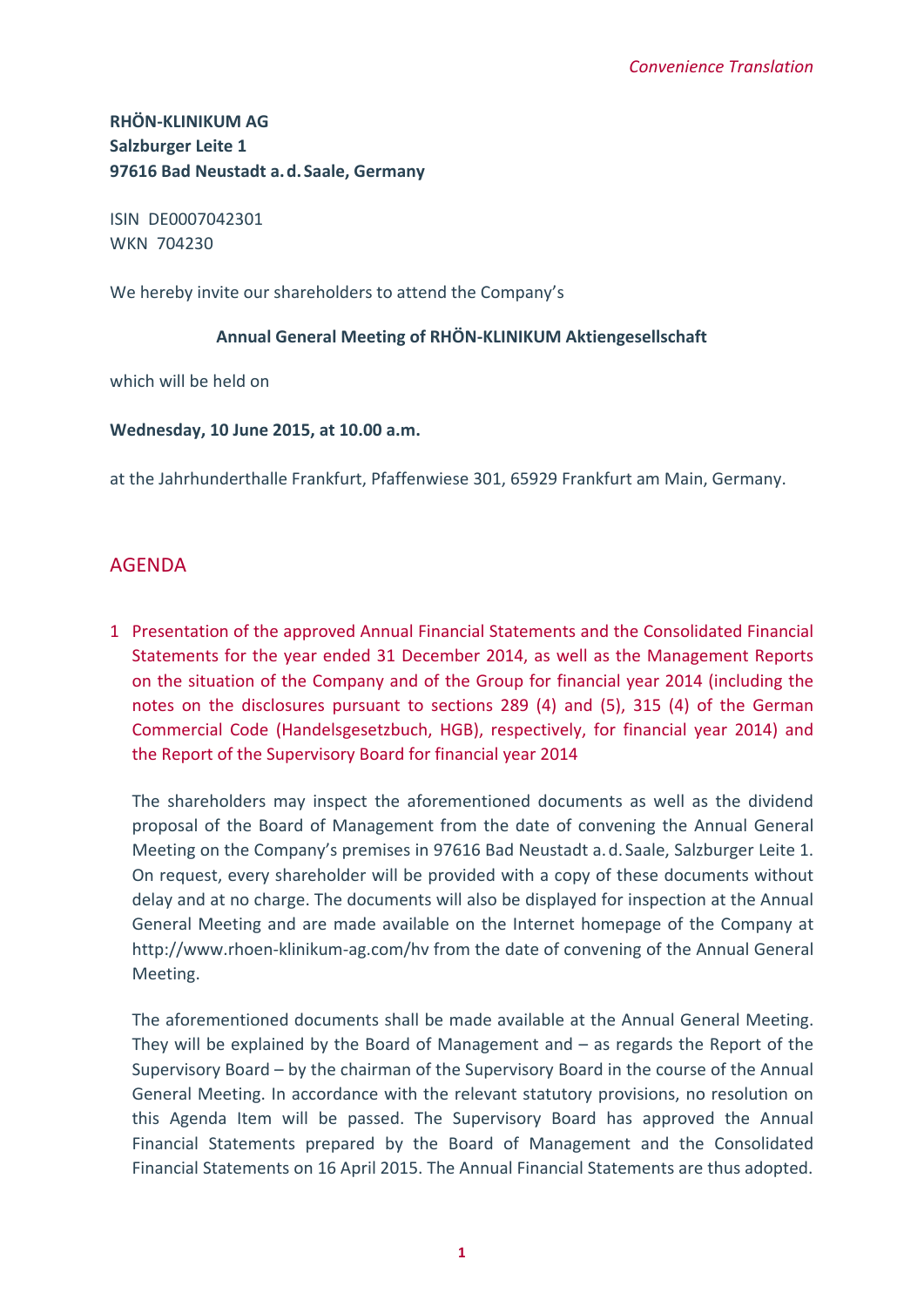## 2 Resolution on the appropriation of the net distributable profit

The Company's Annual Financial Statements for the year ended 31 December 2014, which have been prepared by the Board of Management, approved by the Supervisory Board and thus adopted as final, show a net distributable profit of € 330,617,717.52.

The Board of Management and the Supervisory Board propose

- To appropriate an amount of  $\epsilon$  58,766,288.00 for distribution of a dividend of  $\epsilon$  0.80 per non‐par share with dividend entitlement (DE0007042301) from the net distributable profit; and
- To carry forward the remaining amount of  $£$  271,851,429.52 to new account.

# 3 Resolution on formal approval of the actions of the members of the Board of Management for financial year 2014

For financial year 2014, the Board of Management and the Supervisory Board propose that formal approval be granted to the members of the Board of Management in office in financial year 2014 for their actions.

# 4 Resolution on formal approval of the actions of the members of the Supervisory Board for financial year 2014

For financial year 2014, the Board of Management and the Supervisory Board propose that formal approval be granted to the members of the Supervisory Board in office in financial year 2014 for their actions.

#### 5 Resolution on elections to the Supervisory Board

The Supervisory Board of the company currently consists of 20 members and is composed of ten members representing the shareholders and ten members representing the employees. The statutory provisions stipulating the above composition were § 96 Subsection 1, § 101 Subsection 1, AktG in connection with § 1 Subsection 1 Sentence 1 No. 3 and Sentence 3 as well as Subsection 2 No. 3 MitbestG in connection with Article 10 (1) of the company's Articles of Association in the old version applicable up to the entry of its modification in the commercial register on 10 October 2014.

Pursuant to Article 10 (1) of the Articles of Association the size and composition of the Supervisory Board and the election of the Supervisory Board members in the version applicable up to the modification followed § 6 et seq. MitbestG but subject to the modifying proviso that instead of the provision in § 7 Subsection 1 Sentence 1 No. 2 MitbestG the regulation in § 7 Subsection 1 Sentence 1 No. 3 MitbestG was to be applied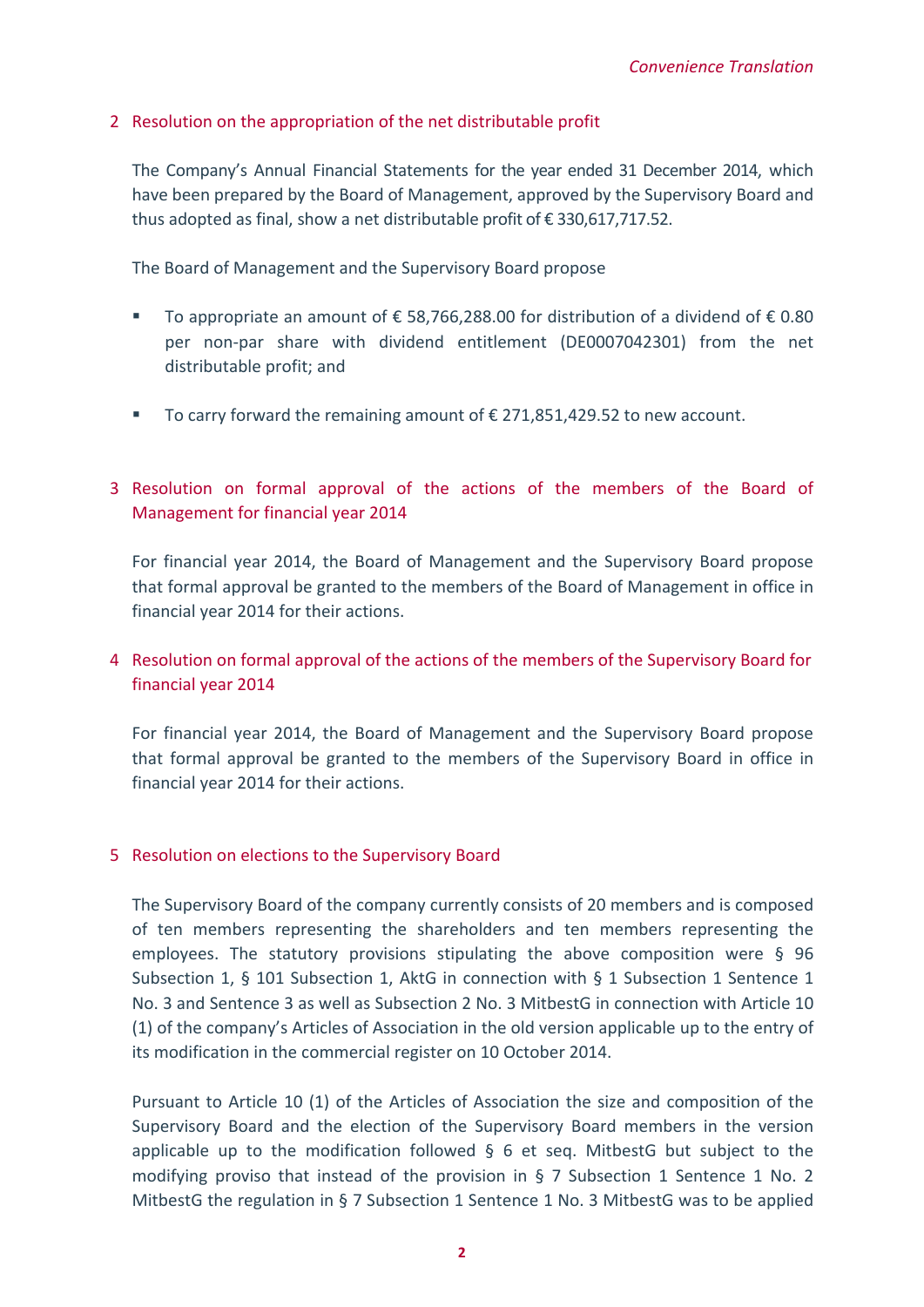so that the Supervisory Board was generally also still to consist of 20 members instead of 16 members with more than 10,000 employees but not more than 20,000 employees.

This provision in the Articles of Association had no effect while the number of relevant employees was still over 20,000 (previously roughly 43,000). Since interests held by the company were sold, however, the number of relevant employees sank below 20,000 in 2014 and is now just above the threshold of 10,000 employees. Against this background the AGM on 12 June 2014 had resolved to modify the Articles of Association so that the Supervisory Board can in future consist of 16 members with more than 10,000 employees but not more than 20,000 employees as statutorily prescribed in § 7 Subsection 1 Sentence 1 No. 2 MitbestG. This modification of the Articles of Association as resolved by the AGM was entered in the commercial register on 10 October 2014.

Due to the modified provision of the Articles of Association and the stated change in the number of relevant employees the Board of Management commenced status proceedings pursuant to § 97 Subsection 1 AktG on 13 November 2014 and published in the Federal Gazette that the future composition of the Supervisory Board will follow particular provisions. No party entitled to make an application pursuant to § 98 Subsection 2 AktG invoked the Regional Court (Landgericht) in Nuremberg‐Fürth which is responsible pursuant to § 98 Subsection 1 AktG in connection with § 14 Subsection 1 No. 2 of the regulation on court jurisdiction in the area of the State Ministry of Justice and for consumer protection dated 11 June 2012 in the version dated 9 September 2013 (GZVJu) within one month after said publication in the Federal Gazette (hereinafter also referred to as the "*Application Period*").

Pursuant to § 97 Subsection 2 Sentence 1 AktG the current composition of the Supervisory Board is consequently now pursuant to § 96 Subsection 1, § 101 Subsection 1 AktG in connection with § 1 Subsection 1, § 7 Subsection 1 Sentence 1 No. 2 and Subsection 2 No. 2 MitbestG. The Supervisory Board thus consists of a total of 16 members, eight members of which are elected by the shareholders and eight members of which are elected by the employees. Pursuant to § 97 Subsection 2 Sentence 3 AktG the term of office of all hitherto Supervisory Board members shall furthermore automatically stop at the end of the first AGM convened after the end of the Application Period. That will be the AGM on 10 June 2015 (the term of office of the hitherto Supervisory Board members will also stop as scheduled anyway at the end of said AGM).

As a result new elections will take place. The election of the employee representatives has already commenced and should be completed on 2 June 2015. The AGM will then elect eight shareholder representatives as Supervisory Board members on 10 June 2015.

The Supervisory Board proposes to elect the following persons named in Ciphers 5.1 to 5.8 below to be the shareholder representatives on the Supervisory Board with effect from the end of the AGM: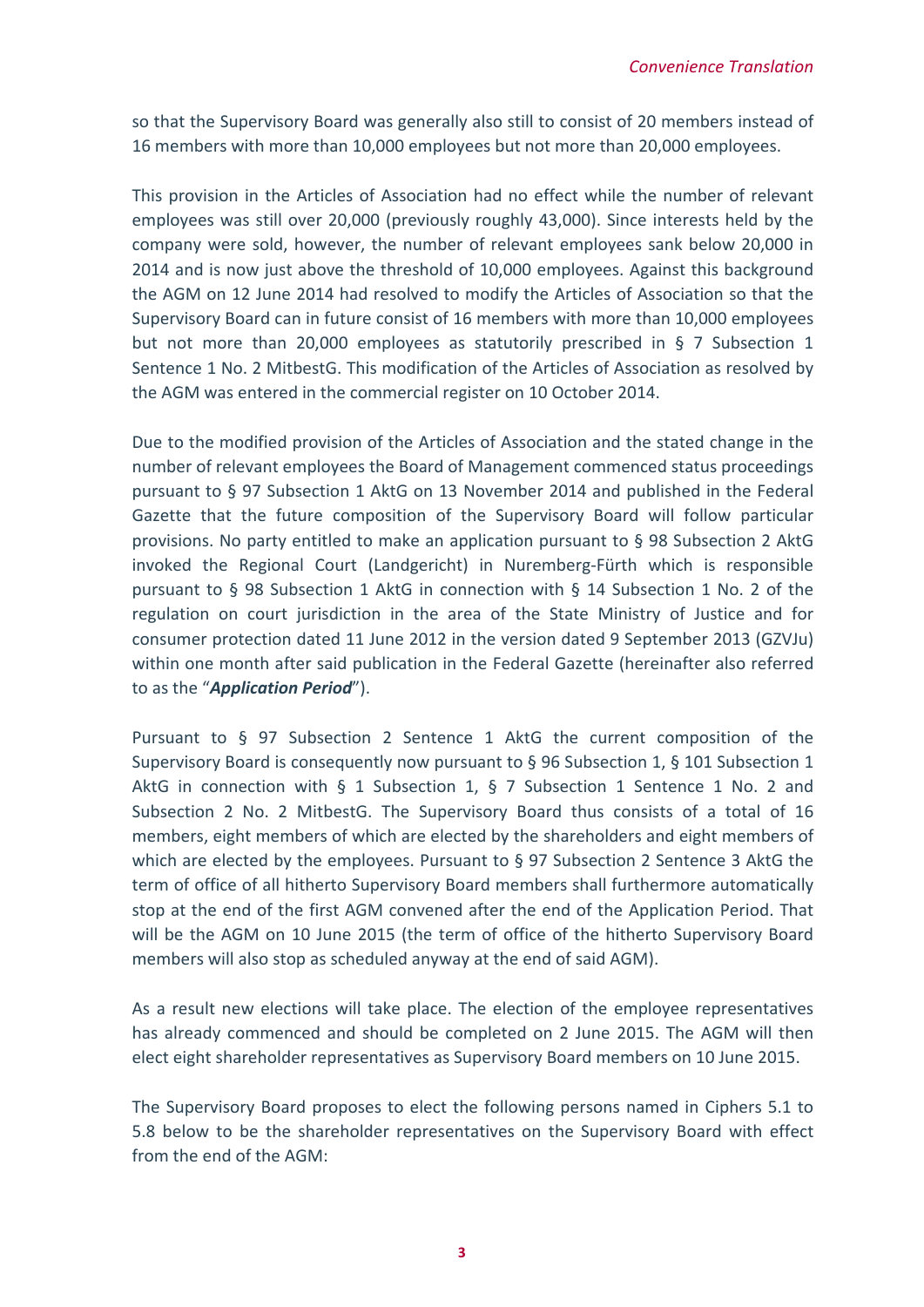5.1 Mr **Eugen Münch,** Bad Neustadt a.d.Saale, Chairman of the Supervisory Board of RHÖN‐KLINIKUM AG

It is intended that Mr Münch is again a candidate for the position of Chairman of the Supervisory Board.

- 5.2 **Prof Dr h.c. Ludwig Georg Braun**, Melsungen, Former Chairman of the Board of Management of B. Braun Melsungen AG, Managing Director of B. Braun Holding GmbH & Co. KG
- 5.3 **Prof Dr Gerhard Ehninger**, Dresden, Physician and Hospital Director
- 5.4 Mr **Stephan Holzinger**, Munich, Managing Partner of Holzinger Associates GmbH, Lenggries
- 5.5 **Dr. Brigitte Mohn**, Gütersloh, Member of the Board of Management of Bertelsmann Stiftung
- 5.6 Mr **Wolfgang Mündel**, Kehl, Wirtschaftsprüfer (German public auditor) and tax consultant in own practice
- 5.7 Ms **Christine Reißner**, Sülzfeld*,* Former Managing Director of HELIOS Klinikum Meiningen GmbH
- 5.8 **Dr. Katrin Vernau**, Hamburg, Executive Director of WDR Westdeutscher Rundfunk, Cologne

The appointment is made for a period of office until the end of the AGM which resolves on the formal approval of actions in the 2019 financial year. Furthermore the period of office of an individual member of the Supervisory Board stops at any rate with the end of the AGM before which the Supervisory Board member has reached the age of 75.

The above election proposals by the Supervisory Board in Ciphers 5.1 to 5.8 are based on a recommendation by the Nomination Committee of the Supervisory Board.

# Further details on the nominated candidates:

#### Pursuant to § 125 Subsection 1 Sentence 5 AktG:

The nominated candidates are members in other supervisory boards whose establishment is required by law and are listed below or in comparable German and foreign supervisory bodies of commercial enterprises: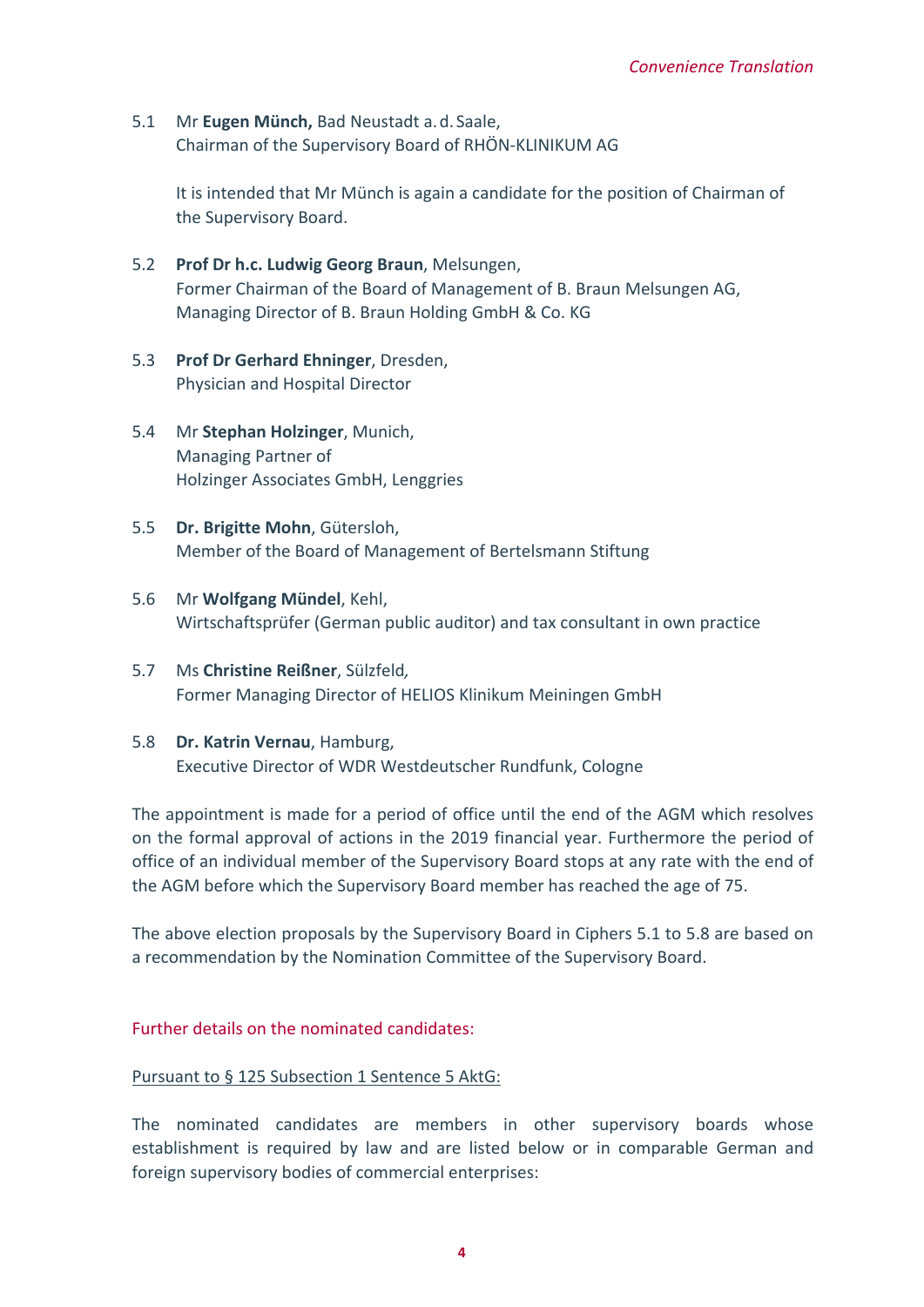# Mr **Eugen Münch**

Membership in supervisory boards whose establishment is required by law:

‐ **HCM SE,** Munich (Member of the Board of Directors and Director)

Membership in possibly comparable German and foreign supervisory bodies of commercial enterprises:

- ‐ **Stiftung Münch,** Bad Neustadt a.d.Saale (Deputy Chairman of the Board of Management, voluntary work)
- ‐ **Deutsche Stiftung Patientenschutz,** Dortmund (Stiftungsrat)

In addition Mr Eugen Münch is not a member in any other supervisory boards whose establishment is required for a company by law or in comparable German and foreign supervisory bodies of commercial enterprises.

#### • **Prof Dr h.c. Ludwig Georg Braun**

Membership in supervisory boards whose establishment is required by law:

- ‐ **B. Braun Melsungen AG**, Melsungen (Chairman of the Supervisory Board)
- ‐ **B. Braun Avitum AG**, Melsungen (Chairman of the Supervisory Board)
- ‐ **Aesculap AG**, Tuttlingen (Chairman of the Supervisory Board)
- ‐ **Aesculap Management AG**, Tuttlingen
- ‐ **Frankfurter Allgemeine Zeitung GmbH**, Frankfurt / Main
- ‐ **Stihl AG**, Waiblingen

The supervisory board mandates in B. Braun Melsungen AG, Aesculap AG, Aesculap Management AG and B. Braun Avitum AG involve Group companies of B. Braun Melsungen AG which is dependent on Prof Dr h.c. Ludwig Georg Braun.

Membership in possibly comparable German and foreign supervisory bodies of commercial enterprises:

- ‐ **Stihl Holding AG & Co. KG**, Waiblingen (Member of the Advisory Board)
- ‐ **Landesbank Hessen‐Thüringen Girozentrale**, Frankfurt / Main (Member of the Board of Directors) $1$
- ‐ **WIKUS‐Sägenfabrik Wilhelm H. Kullmann GmbH & Co. KG**, Spangenberg (Member of the Supervisory Board)
- ‐ **B. Braun Medical AG, Lucerne**, Switzerland (Vice President of the Board of Directors)

<sup>&</sup>lt;sup>1</sup> Resignation from office as of 24 April 2015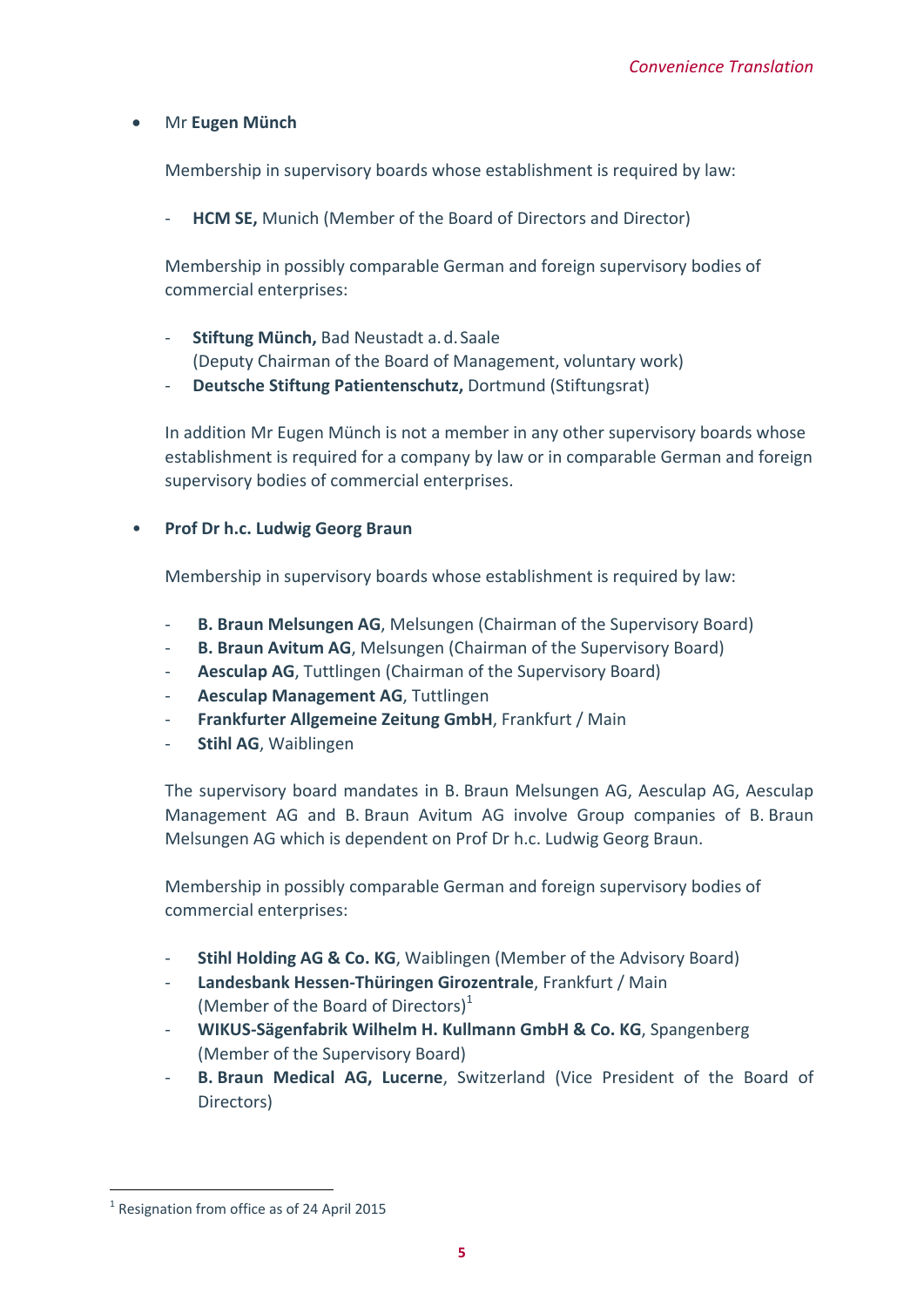In addition Prof Dr h.c. Ludwig Georg Braun is not a member in any other supervisory boards whose establishment is required for a company by law or in comparable German and foreign supervisory bodies of commercial enterprises.

#### • **Prof Dr Gerhard Ehninger**

Membership in supervisory boards whose establishment is required by law:

#### ‐ **Universitätsklinikum Giessen und Marburg GmbH**, Giessen

In addition Prof Dr Ehninger is not a member in any other supervisory boards whose establishment is required for a company by law or in comparable German and foreign supervisory bodies of commercial enterprises.

• Mr **Stephan Holzinger**

Membership in supervisory boards whose establishment is required by law:

- ‐ **Universitätsklinikum Giessen und Marburg GmbH**, Giessen2
- **HCM SE.** Munich (Member of the Board of Directors)

Membership in possibly comparable German and foreign supervisory bodies of commercial enterprises:

# ‐ **Stiftung Münch**, Bad Neustadt a.d.Saale (Chairman of the Board of Management, voluntary work)

In addition Mr Stephan Holzinger is not a member in any other supervisory boards whose establishment is required for a company by law or in comparable German and foreign supervisory bodies of commercial enterprises.

# • **Dr. Brigitte Mohn**

Membership in supervisory boards whose establishment is required by law:

- ‐ **Bertelsmann Management SE**, Gütersloh (Member of the Supervisory Board)
- ‐ **Bertelsmann SE & Co. KGaA**, Gütersloh (Member of the Supervisory Board)
- ‐ **Phineo gAG, Berlin** (Member of the Supervisory Board)

Membership in possibly comparable German and foreign supervisory bodies of commercial enterprises:

- ‐ **Bertelsmann Stiftung**, Gütersloh (Member of the Board of Management)
- ‐ **Bertelsmann Verwaltungsgesellschaft mbH**, Gütersloh (Shareholder)

<sup>&</sup>lt;sup>2</sup> Probably until the end of the AGM of RHÖN-KLINIKUM AG on 10 June 2015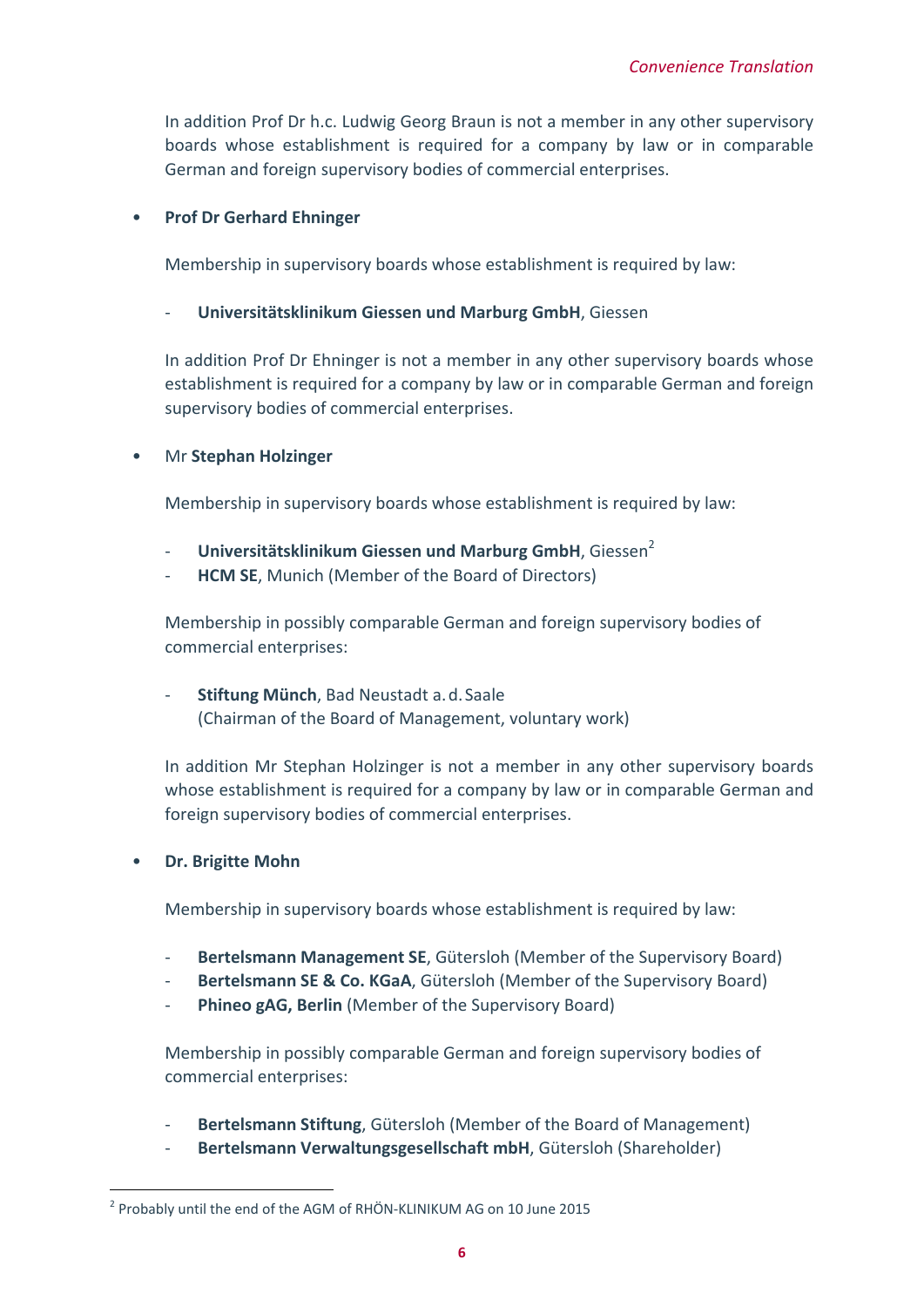- ‐ **Stiftung Deutsche Schlaganfall‐Hilfe**, Gütersloh (Chair of the Board of Trustees)
- ‐ **Stiftung Michael Skopp**, Bielefeld (Member of the Board of Trustees)
- ‐ **Agentur Nordpol, Hamburg** (Member of the Advisory Board)
- ‐ **Dachstiftung Diakonie, Kästorf** (Member of the Board of Trustees)
- ‐ **Robert‐Koch‐Stiftung e. V., Berlin** (Member of the Board of Trustees)

In addition Dr. Brigitte Mohn is not a member in any other supervisory boards whose establishment is required for a company by law or in comparable German and foreign supervisory bodies of commercial enterprises.

#### • Mr **Wolfgang Mündel**

Membership in supervisory boards whose establishment is required by law:

**HCM SE, Munich (Deputy Chairman of the Board of Directors)** 

Membership in possibly comparable German and foreign supervisory bodies of commercial enterprises:

‐ **Jean d'Arcel Cosmétique GmbH & Co KG**, Kehl (Chairman of the Advisory Board)

In addition Mr Wolfgang Mündel is not a member in any other supervisory boards whose establishment is required for a company by law or in comparable German and foreign supervisory bodies of commercial enterprises.

# • Ms **Christine Reißner**

Ms Christine Reißner is not a member in any other supervisory boards whose establishment is required for a company by law or in comparable German and foreign supervisory bodies of commercial enterprises.

# • **Dr. Katrin Vernau**

Membership in supervisory boards whose establishment is required by law:

- ‐ **WDR mediagroup GmbH**, Cologne (Member of the Supervisory Board)
- ‐ **Universitätsklinikum Giessen und Marburg GmbH**, Giessen3 (Member of the Supervisory Board)

Membership in possibly comparable German and foreign supervisory bodies of commercial enterprises:

‐ **ARD ZDF Deutschlandradio Beitragsservice** (joint facility under public law and without legal capacity of the federal state public broadcasting organisations, of

<sup>&</sup>lt;sup>3</sup> Probably from the end of the AGM of RHÖN-KLINIKUM AG on 10 June 2015.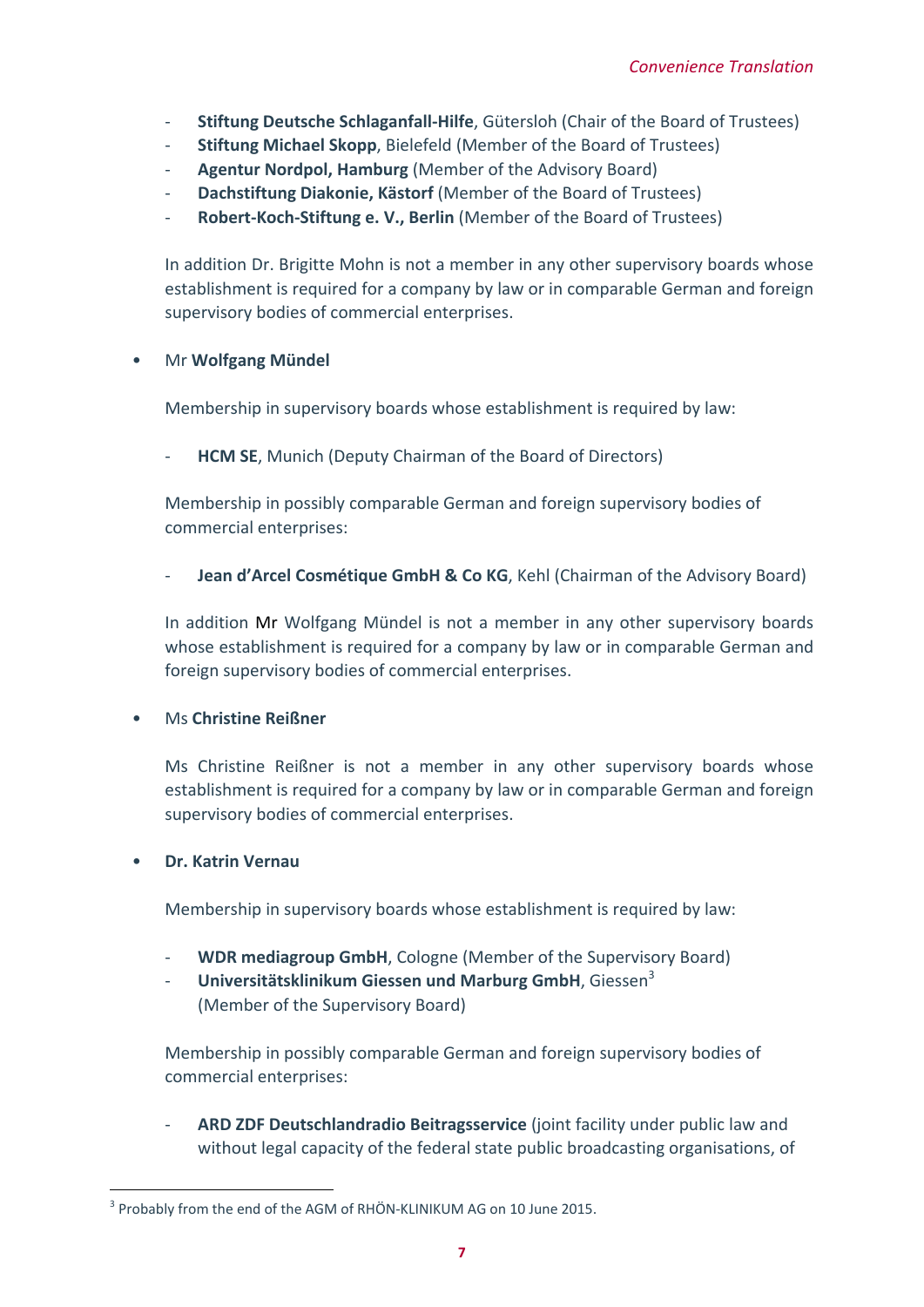ZDF and of Deutschlandradio which are combined in the working group of the broadcasting organisations under public law of the Federal Republic of Germany (ARD) for the purpose of collecting licence fees pursuant to the State Broadcasting Agreement on Licence Fees (Rundfunkbeitragsstaatsvertrag)), Cologne (Chair of the Board of Directors)

- ‐ **Rheinische Friedrich Wilhelms Universität Bonn**, Bonn (Member and Deputy Chair of the University Council, Head of the Finance Committee)
- ‐ **Claussen‐Simon‐Stiftung**, Hamburg (Member of the Board of Trustees)
- ‐ **Duale Hochschule Baden‐Württemberg**, Stuttgart (Member of the (founding) Supervisory Board and Personnel Affairs Committee)

In addition Dr. Katrin Vernau is not a member in any other supervisory boards whose establishment is required for a company by law or in comparable German and foreign supervisory bodies of commercial enterprises.

# Pursuant to Cipher 5.4.1 Subsections 4 to 6 German Corporate Governance Code (GCGC):

The candidates Eugen Münch, Prof Dr h.c. Ludwig Georg Braun, Prof Dr Gerhard Ehninger, Stephan Holzinger, Dr Brigitte Mohn, Wolfgang Mündel and Dr Katrin Vernau have already hitherto been members of the Supervisory Board of the company.

The candidate Prof Dr h.c. Ludwig Georg Braun holds an interest of 18.01 percent of the voting rights in RHÖN‐KLINIKUM AG through the companies Ludwig G. Braun GmbH & Co. KG, B. Braun Holding GmbH & Co. KG and B. Braun Melsungen AG which are controlled by him. B. Braun Melsungen AG and its subsidiaries supply RHÖN‐KLINIKUM AG and its subsidiaries with medical products and hospital supplies.

The Supervisory Board believes that no other personal or business relationships which are relevant for the election by the AGM exist between the candidates on the one hand and the company, the executive bodies of the company or a shareholder who holds a direct or indirect interest of more than 10 percent of the shares with voting rights in the company on the other hand.

# 6 Election of the statutory auditor for financial year 2015

Based on the recommendation of the Audit Committee, the Supervisory Board proposes that PricewaterhouseCoopers Aktiengesellschaft Wirtschaftsprüfungsgesellschaft, Frank‐ furt am Main, be elected as auditors for the Annual Financial Statements of RHÖN‐ KLINIKUM AG and the Consolidated Financial Statements for financial year 2015 as well as for any review of the 2015 Half‐Year Financial Report.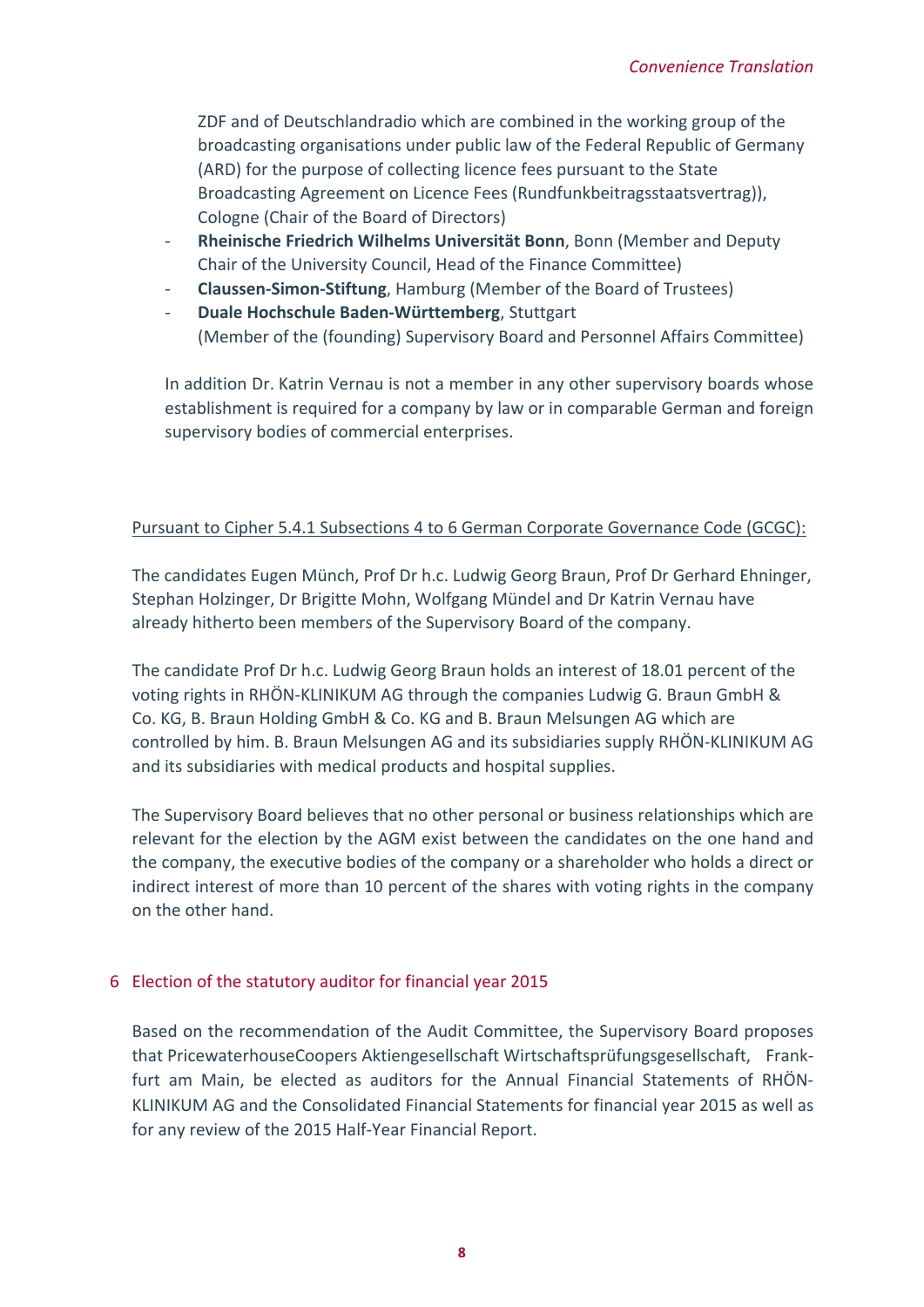# FURTHER INFORMATION ON THE CONVENING OF THE ANNUAL GENERAL MEETING AND ON THE ANNUAL GENERAL MEETING

We have asked the credit institutions to forward the convening notice for the Annual General Meeting to all shareholders for whom they hold the shares in RHÖN‐KLINIKUM AG in custody. Shareholders who do not receive this information by two weeks before the Annual General Meeting are requested to order these documents from their respective custodian bank.

#### Conditions for attending the Annual General Meeting and exercising voting rights

Those shareholders shall be entitled to participate in the Annual General Meeting and to exercise their voting rights who register with the Company under the following address and submit special proof of their shareholding issued by their custodian institution to the following address:

RHÖN‐KLINIKUM AG c/o Computershare Operations Center 80249 München, Germany; or by fax: +49 (0) 89‐3090374675; or by e‐mail: anmeldestelle@computershare.de

The proof of shareholding must refer to the commencement of the  $21<sup>st</sup>$  day before the Annual General Meeting, that is 20 May 2015, 00.00 hrs, ("**Record Date**") and be received by the Company together with the registration no later than 3 June 2015 (24.00 hrs) at the address specified. The proof of shareholding with respect to shares not held in a securities account of a credit institution or in collective custody may also be issued by a German notary, the Company or a credit institution against presentation of the shares. The registration and the proof of shareholding must be in text form (section 126b German Civil Code (BGB)) and in the German or English language.

After receipt of the registration and the proof of shareholding, the shareholders will be sent an admission ticket for the Annual General Meeting bearing their name, stating the number of shares for which proof has been furnished and at the same time serving as a ticket of admission to the Annual General Meeting for a representative presenting proper proof of identification. To ensure that they receive the admission tickets on time, we kindly ask the shareholders to make early arrangement for their registration and proof to be submitted.

As regards the participation in the meeting or the exercise of voting rights, only such person is deemed to be a shareholder in relation to the Company who has furnished special proof of shareholding. The entitlement to participate or the scope of the voting right is exclusively based on the shareholding as at the Record Date. The Record Date does not entail a lock‐up on the disposal of shares. Even in the event of a complete or partial disposal of the shareholding after the Record Date, only the shareholding of the registered person as at the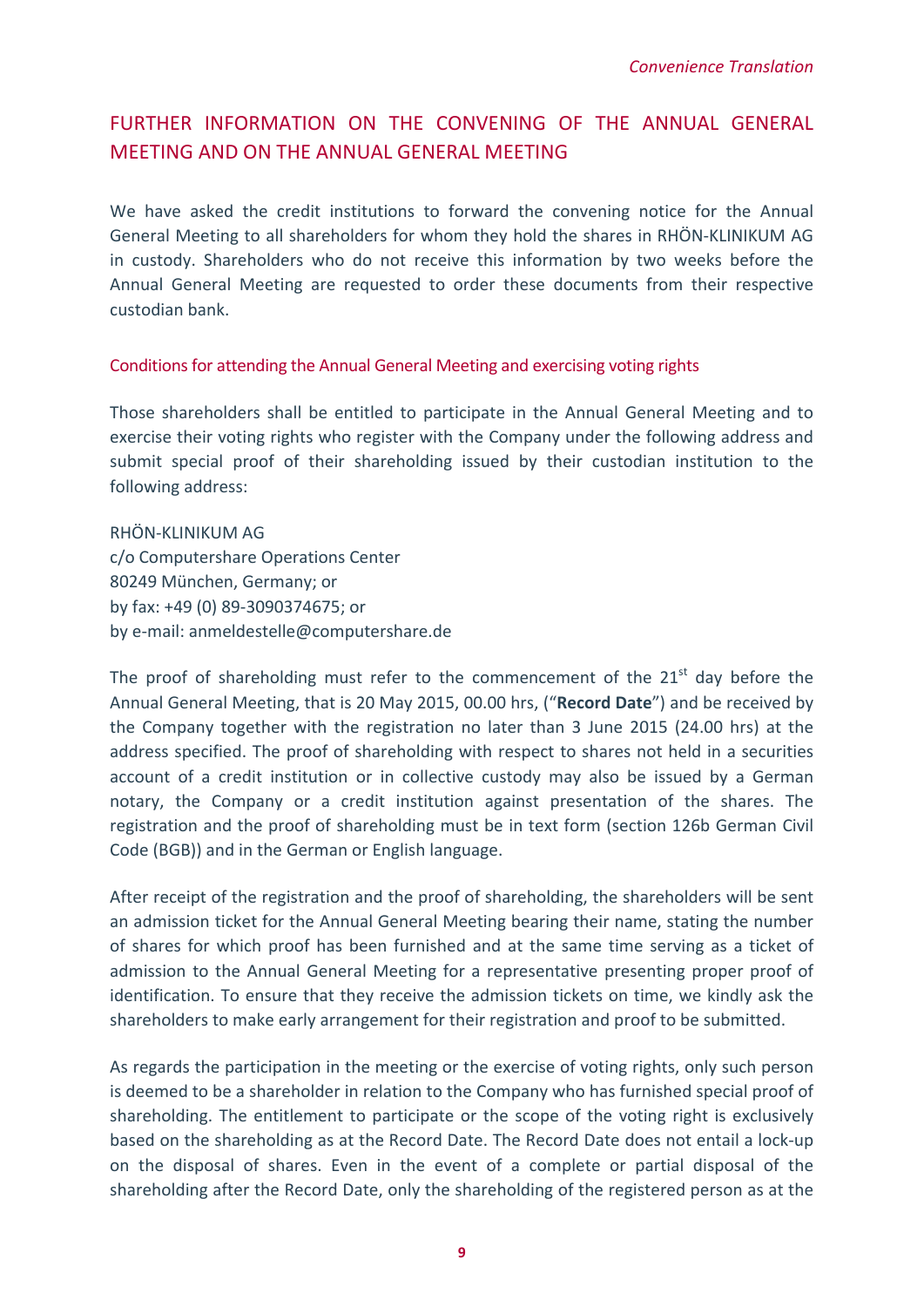Record Date will be relevant for the participation and the scope of the voting right; this means that sales of shares after the Record Date do not have any effect on the entitlement to participate in the Annual General Meeting and the scope of voting rights. The same shall apply if shares are newly or additionally acquired after the Record Date. Persons who do not yet hold any shares at the Record Date and become shareholders only after that date, as well as registered persons who additionally acquire further shares after the Record Date, will be entitled to participate in the meeting and in voting only with respect to the shares acquired by them after the Record Date insofar as they are appointed as proxy or are granted authorisation to participate and exercise these rights.

#### Representation for voting by proxy

Shareholders not wishing to participate in the Annual General Meeting in person may exercise their voting rights by appointing a proxy, e.g. a credit institution, a shareholders' association, third parties or proxies appointed by the Company. Also in this case, timely registration together with the submission of the proof of shareholding will be required.

The shareholders who have registered for the Annual General Meeting in due time receive a proxy form together with the admission ticket form. Furthermore, a form for granting of proxy voting rights as well as a form for revoking such grant will be available on the Internet homepage of the Company at http://www.rhoen‐klinikum‐ag.com/hv shortly after the convening of the Annual General Meeting. Shareholders wishing to appoint a proxy are requested to preferably use the proxy form sent along with the admission ticket in order to issue such authorisation.

Generally, the grant of authorisation, the revocation and proof of such authorisation to the Company needs to be in text form if the proxy for the exercise of voting rights is neither a credit institution nor a shareholders' association nor any other institution or legal entity which is deemed equivalent to them pursuant to sections 135 (8) and (10) of the AktG.

If an authorisation to exercise voting rights is granted to credit institutions, institutions or corporations deemed equivalent to them (sections 135 (10), 125 (5) of the AktG) and to shareholders' associations or legal entities within the meaning of section 135 (8) of the AktG, some specific features usually have to be taken into account: text form is not required, but the proxy must record the authorisation in a verifiable form; in addition, it has to be complete and may only include statements related to the exercise of voting rights. We therefore request our shareholders to consult on this issue with the credit institutions, shareholders' associations or legal entities or institutions deemed equivalent to such credit institutions and shareholders' associations.

If a shareholder appoints more than one person as proxy, the Company may reject one or several of them.

Any authorisation must be evidenced by the proxy at the date of the Annual General Meeting; it is also possible to issue an authorisation and provide the respective evidence by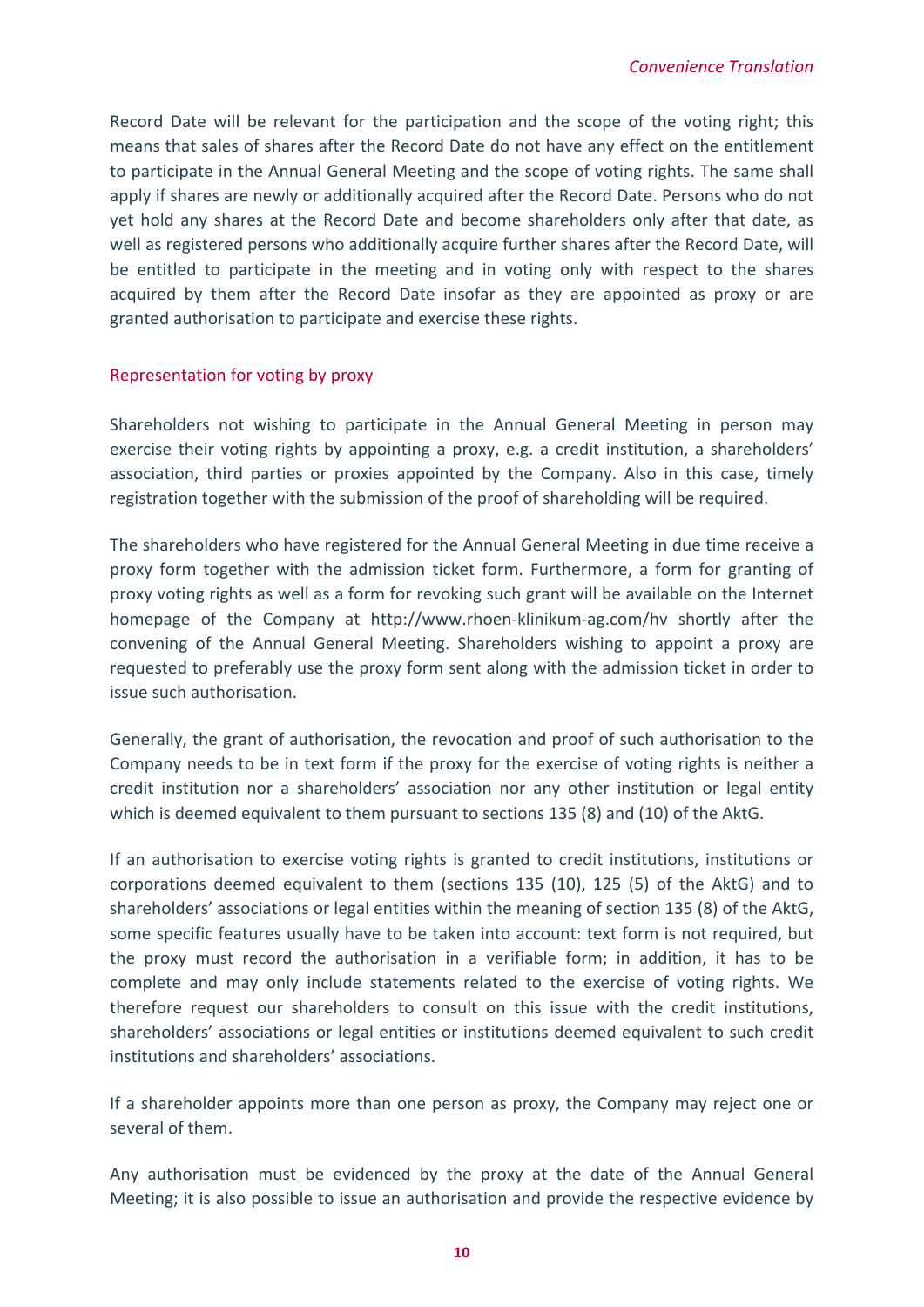way of a declaration to the Company, which may be sent by post, fax or electronically by e‐ mail and must be received at the following address:

RHÖN‐KLINIKUM AG c/o Computershare Operations Center 80249 München, Germany; or by fax: +49 (0) 89‐3090374675; or by e‐mail: rka‐hv2015@computershare.de

We offer our shareholders the possibility of authorising proxies, who are appointed by the Company and bound by instructions, prior to the Annual General Meeting. A form for granting of proxy voting rights and issuing of instructions for representation by proxies appointed by the Company will be provided to the shareholders on the admission ticket form for the Annual General Meeting. The form for granting of authorisation to the proxies appointed by the Company will also be available on the Internet homepage of the Company at http://www.rhoen‐klinikum‐ag.com/hv shortly after convening of the Annual General Meeting. However, there is no obligation to use the form offered by the Company in order to authorise, or issue instructions to, proxies appointed by the Company. All proxies appointed by the Company, however, require in each case clear voting instructions by shareholders regarding the individual items of the Agenda which are subject to resolution. If no such instructions are given, the proxies appointed by the Company cannot represent the votes. They are obliged to vote in accordance with the instructions given by the shareholders.

Shareholders wishing to take advantage of the opportunity to authorise a proxy or proxies appointed by the Company are kindly asked to order their admission ticket as soon as possible to ensure that their admission ticket is available in due time.

The authorisation of proxies appointed by the Company, the revocation and the proof of such authorisation to be furnished to the Company also need to be in text form. However, we kindly ask you to also sign the authorisation of proxies appointed by the Company before you submit it to us; this is to ensure that we can record the authorisation in a verifiable form. Further details regarding the appointment of proxies and voting instructions to proxies appointed by the Company prior to the Annual General Meeting are provided on the admission ticket form. The authorisation of and voting instructions to proxies appointed by the Company must be received by the Company by post, fax or electronically by e‐mail at the following address no later than 9 June 2015, 24.00 hrs:

RHÖN‐KLINIKUM AG

c/o Computershare Operations Center 80249 München, Germany; or by fax: +49 (0) 89‐3090374675; or by e‐mail: rka‐hv2015@computershare.de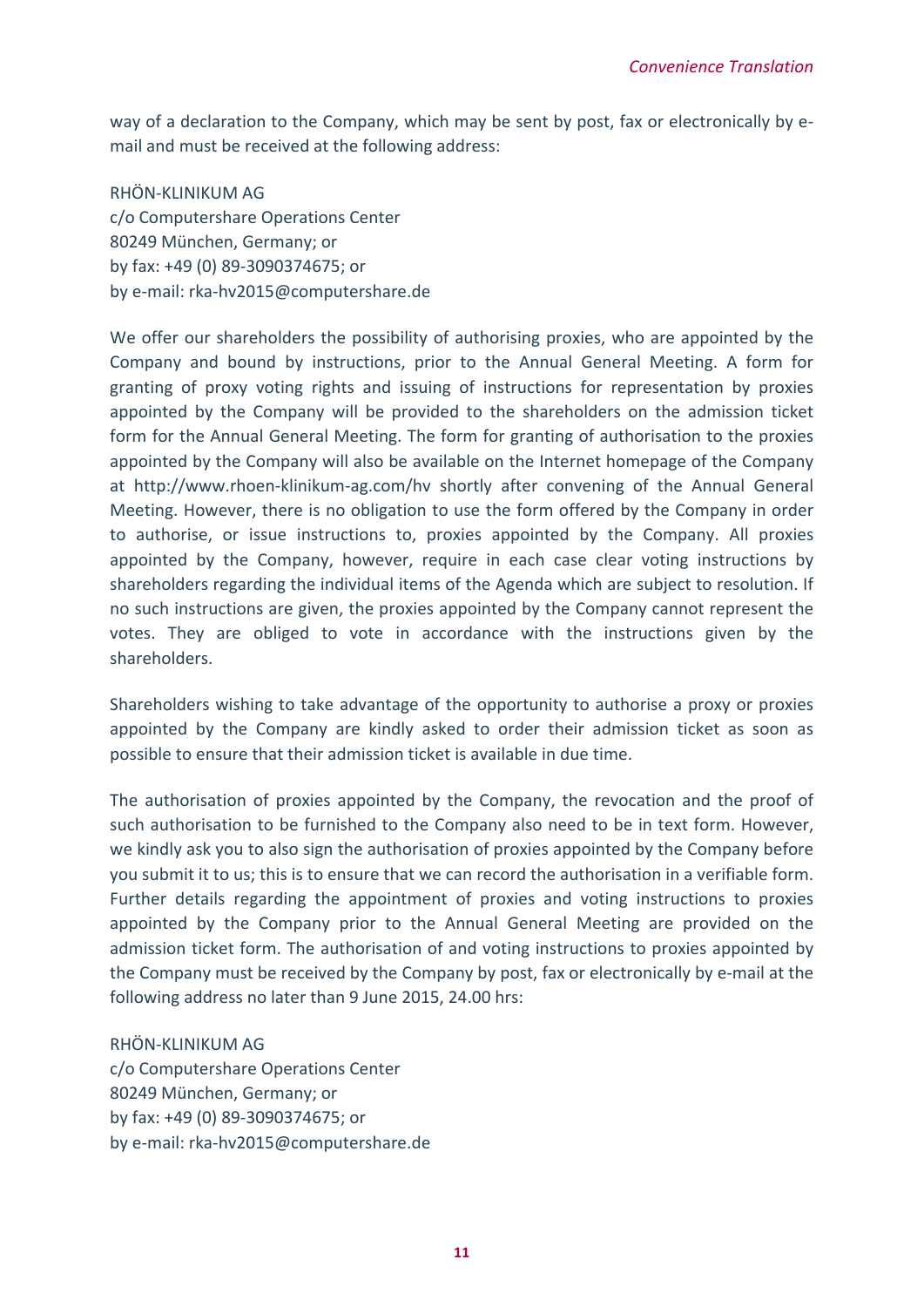By way of precaution it is pointed out that the Company, should it have any doubts as to the correctness or authenticity of the proof of entitlement, is entitled to request suitable further proof (Section 16 (2) subpara. 2 of the Articles of Association).

# Shareholder motions and nominations, right to obtain information

## *a) Supplemental Items upon request of a minority (section 122 (2) of the AktG)*

Shareholders whose shares together reach the pro-rata portion of the registered share capital of  $\epsilon$  500,000.00 (this corresponds to 200,000 shares) may request items to be put on the Agenda and announced. Each new agenda item has to be submitted with a statement of reasons or a resolution proposal. The request is to be addressed to the Board of Management in writing and must be received by the Company at the address below at least 30 days prior to the meeting, i.e. no later than 10 May 2015, 24.00 hrs:

RHÖN‐KLINIKUM AG – Vorstand – Schlossplatz 1 97616 Bad Neustadt a.d.Saale Germany

#### *b) Shareholder motions and nominations (sections 126 (1) and 127 of the AktG)*

Pursuant to section 126 (1) of the AktG, each shareholder is entitled to submit counterproposals to the resolutions proposed by the Board of Management and the Supervisory Board regarding Agenda Items. The same applies to counterproposals for nominations regarding the election of members of the Supervisory Board and auditors (section 127 of the AktG). Such counterproposals are to be directed exclusively to:

RHÖN‐KLINIKUM AG – Hauptversammlung – Schlossplatz 1 97616 Bad Neustadt a.d.Saale Germany; or by fax: +49 (0) 9771‐991736; or by e‐mail: hv@rhoen‐klinikum‐ag.com

The Company – subject to sections 126 (2) and (3), 127 of the AktG – will immediately make all counterproposals and nominations by other shareholders which are submitted to this address at least 14 days prior to the Annual General Meeting, i.e. no later than 26 May 2015, 24.00 hrs available to all shareholders on the Company's Internet homepage at http://www.rhoen-klinikum-ag.com/hv. Any statements by the Management will also be published at the above Internet address subsequently.